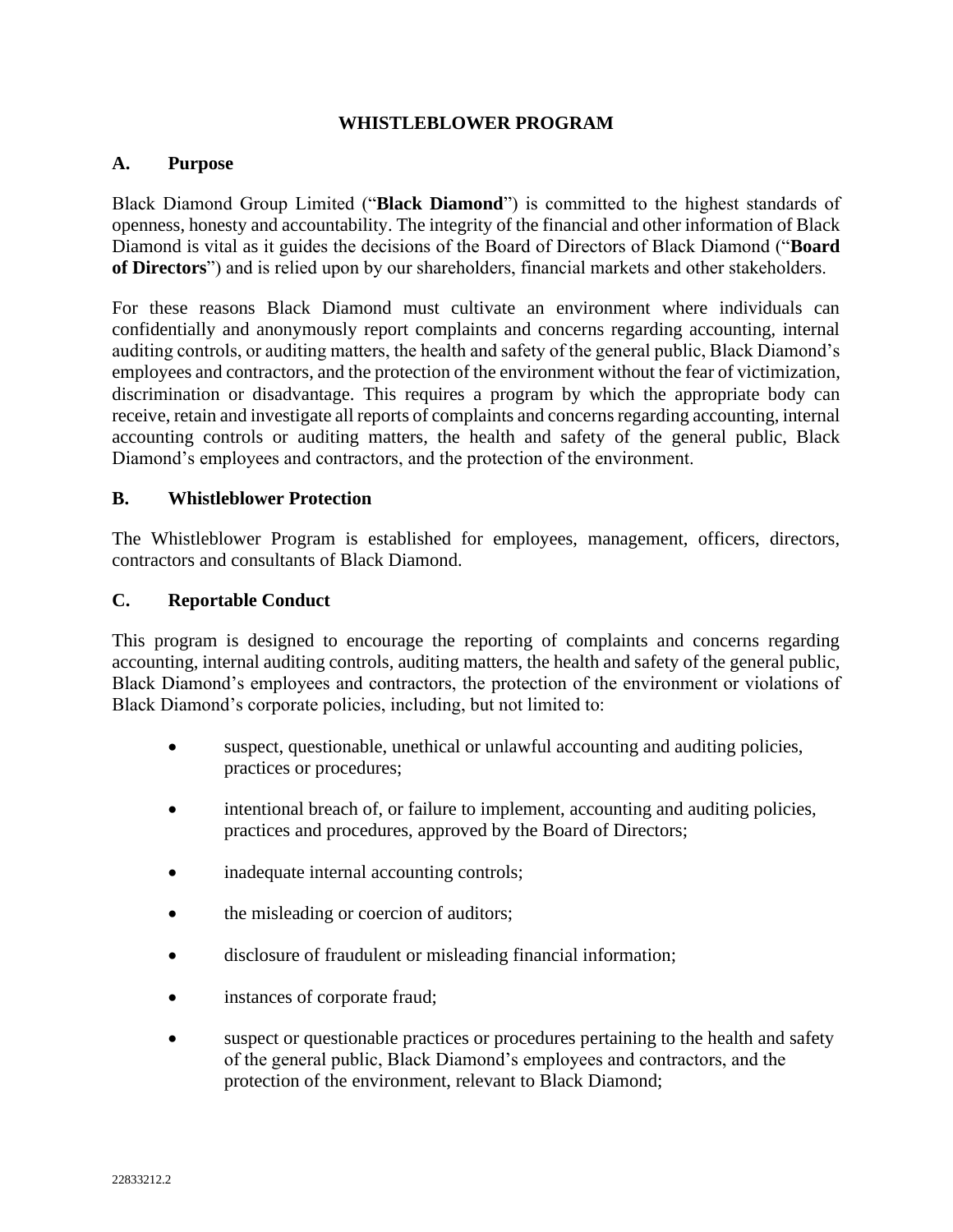- violations of Black Diamond's Code of Business Conduct and Ethics; or
- violations of Black Diamond's Disclosure, Confidentiality and Trading Policy.

## **D. Who is protected?**

Any person who makes a disclosure or raises a concern under this program will be protected if the person:

- discloses the information in good faith;
- believes it to be substantially true;
- does not act maliciously or make false allegations, and
- does not seek any personal or financial gain.

# **E. Reporting a Complaint**

Complainants can be anonymously reported via email, telephone or post. In instances where a satisfactory response is not received from your immediate supervisor, or if you are uncomfortable addressing your concerns to your supervisor any senior officer of Black Diamond may be contacted.

In instances where a satisfactory response is not received from such senior officer, or if you are uncomfortable addressing your concerns to a senior officer, Robert Herdman, the Chairman of the Audit Committee of Black Diamond, may be contacted by telephone or email as follows:

| <b>Board Member</b> | <b>Position</b>                           | <b>Phone Number</b> | <b>Email Address</b>   |
|---------------------|-------------------------------------------|---------------------|------------------------|
| Robert Herdman      | Chairman of the<br><b>Audit Committee</b> | $(403)$ 540-1278    | robertjherdman@shaw.ca |

Employees and consultants are encouraged to provide as much specific information as possible including names, dates, places and events that took place, the employee's or consultant's perception of why the incident(s) may be a violation, and what action the employee or consultant recommends be taken.

# **F. Investigating a Report**

Black Diamond will respond positively to concerns raised hereunder. Reporting parties should not forget that investigating your concerns is not the same as either accepting or rejecting them.

Where appropriate, the matters raised may: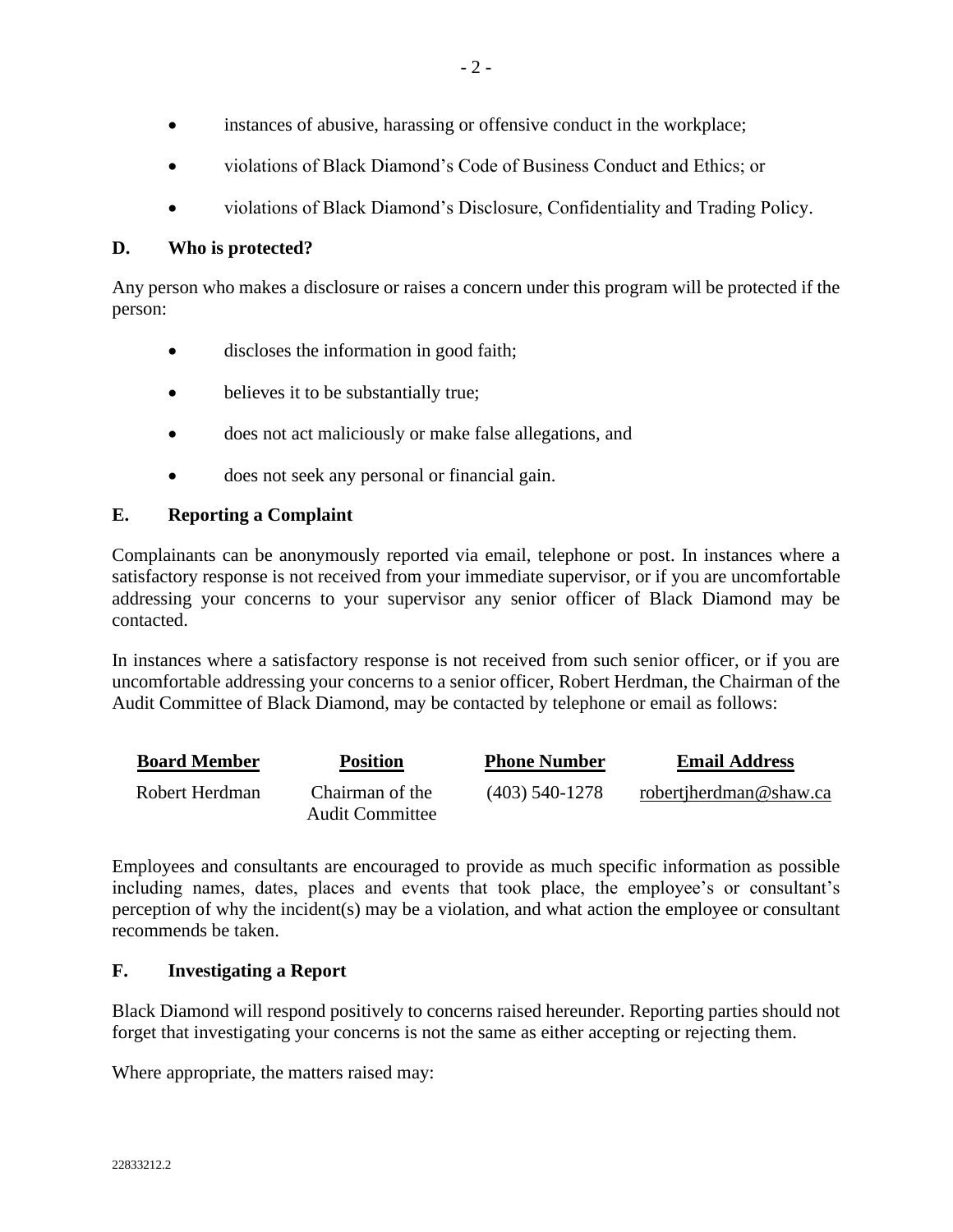- be investigated by management, the Audit Committee, the Board of Directors or legal counsel;
- be referred to the police;
- be referred to the external auditor; or
- form the subject of an independent inquiry.

In order to protect individuals and those accused of misdeeds or possible malpractice, initial enquiries may be made to determine whether an investigation is appropriate and, if so, what form it should take.

The overriding principle which Black Diamond will have in mind as it relates to accounting matters is the best interests of Black Diamond and its shareholders.

The overriding principle which Black Diamond will have in mind as it relates to environmental and occupational health and safety matters is the health and safety of the general public, Black Diamond's employees and contractors, and the protection of the environment.

Some concerns may be resolved by agreed action without the need for further investigation or action. If urgent action is required, it may be taken before an investigation is completed.

Within fifteen (15) working days of a concern being raised, the responsible officer will write to the reporting party:

- acknowledging that the concern has been received;
- indicating how he/she proposes to deal with the matter;
- giving an estimate of how long it will take to provide a final response;
- telling the reporting party whether any initial enquiries have been made; and
- telling the reporting party whether further investigations will take place and if not, why not.

The amount of contact between the officers considering the issues and the reporting party will depend on the nature of the matters raised, the potential difficulties involved and the clarity of the information provided. If necessary, Black Diamond will seek further information from the reporting party.

Black Diamond will take steps to minimize any difficulties which the reporting party may experience as a result of raising a concern. For instance, if the reporting party is required to give evidence in criminal or disciplinary proceedings, Black Diamond will arrange for the reporting party to receive advice about the procedure.

In determining what further actions to take, considerations include, but are not limited to: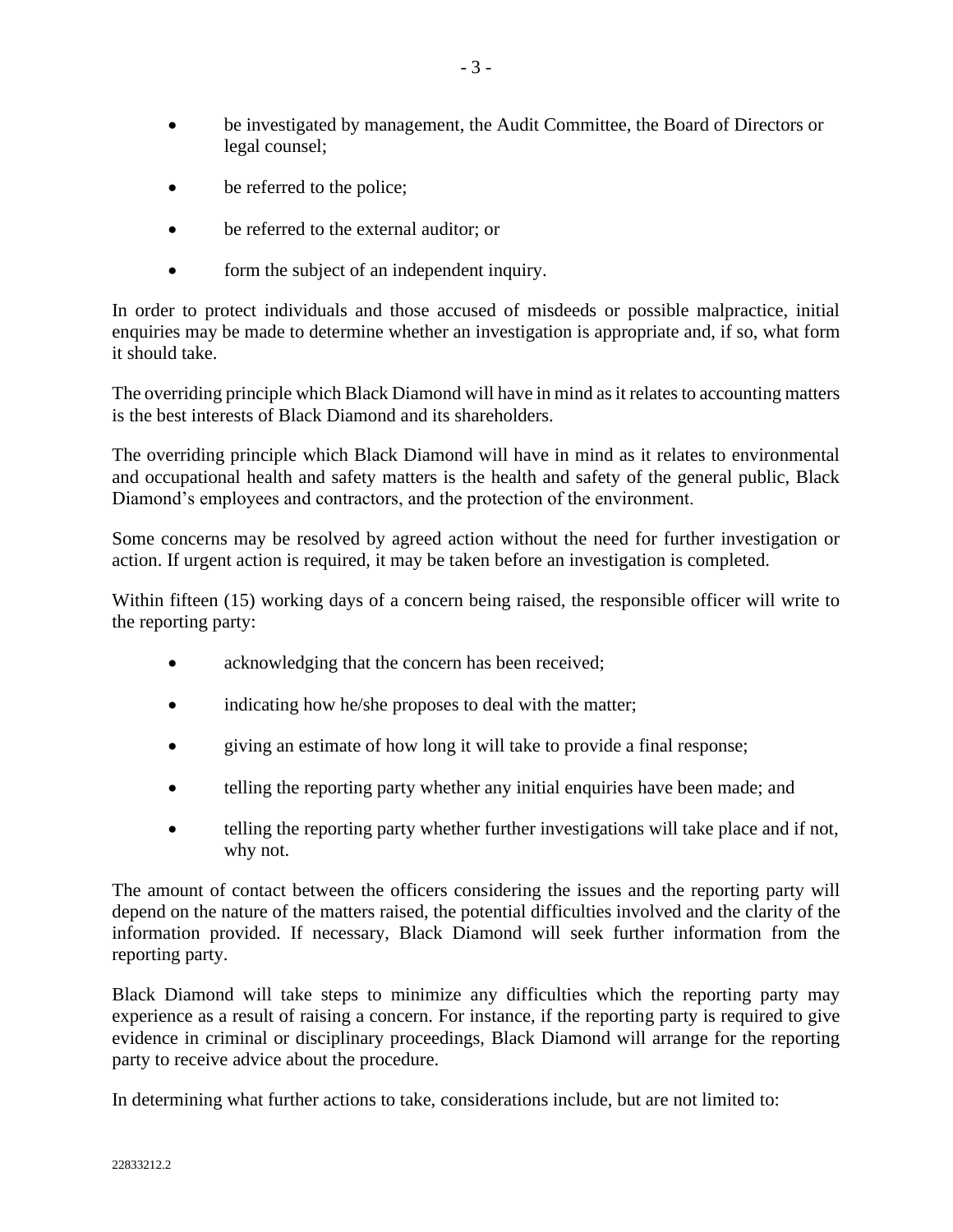- the alleged wrongdoer;
- seriousness of the allegation;
- credibility of the allegation;
- urgency of an investigation and resolution.

## **G. Confidentiality**

The investigating body will respect the confidentiality of any complainant who so requests, but can only do so to the extent permitted by the law. However, it must be appreciated that it will be easier to follow up and to verify complaints if the complainant is prepared to give his or her name.

### **H. Victimization, Discrimination and Harassment**

Black Diamond will not tolerate any attempts, to any degree, on the part of anyone to sanction or detriment in any way a complainant who reported a complaint or concern in good faith or anyone who cooperates in any resulting investigation or proceeding. Any such attempt should be reported immediately to a senior officer of Black Diamond or the Chairman of the Audit Committee. Black Diamond regards any such retaliation as a serious disciplinary offence which may result in disciplinary action up to and including dismissal for cause.

### **I. False, Malicious and Bad Faith Reports**

The sensitive nature of corporate and professional reputation demands that Black Diamond view very seriously any report which proves to have been submitted knowing it to be false or without a reasonable basis as to its truth, or with malicious intent, or in bad faith. Black Diamond regards the making of such reports as a serious disciplinary offence which may result in disciplinary action up to and including dismissal for cause.

### **J. Records**

The Audit Committee shall retain for a period of three (3) years all records relating to reports submitted under this program.

### **K. Additional Enforcement Information**

Certain violations of Black Diamond's policies and practices could subject Black Diamond and/or the individuals involved to civil and criminal penalties. Before issues or behaviour can rise to that

level, employees and consultants are encouraged to make disclosures or raise concerns under this program. However, nothing under this program is intended to prevent an employee or consultant from (a) reporting information to a securities commission, self-regulatory organization or other law enforcement agency (a "Law Enforcement Agency") when the individual has reasonable cause to believe that the violation of a federal or provincial statute or regulation has occurred or (b) from co-operating in an investigation or proceeding commenced by a Law Enforcement Agency. As with this program, Black Diamond will not tolerate any attempts, to any degree, on the part of